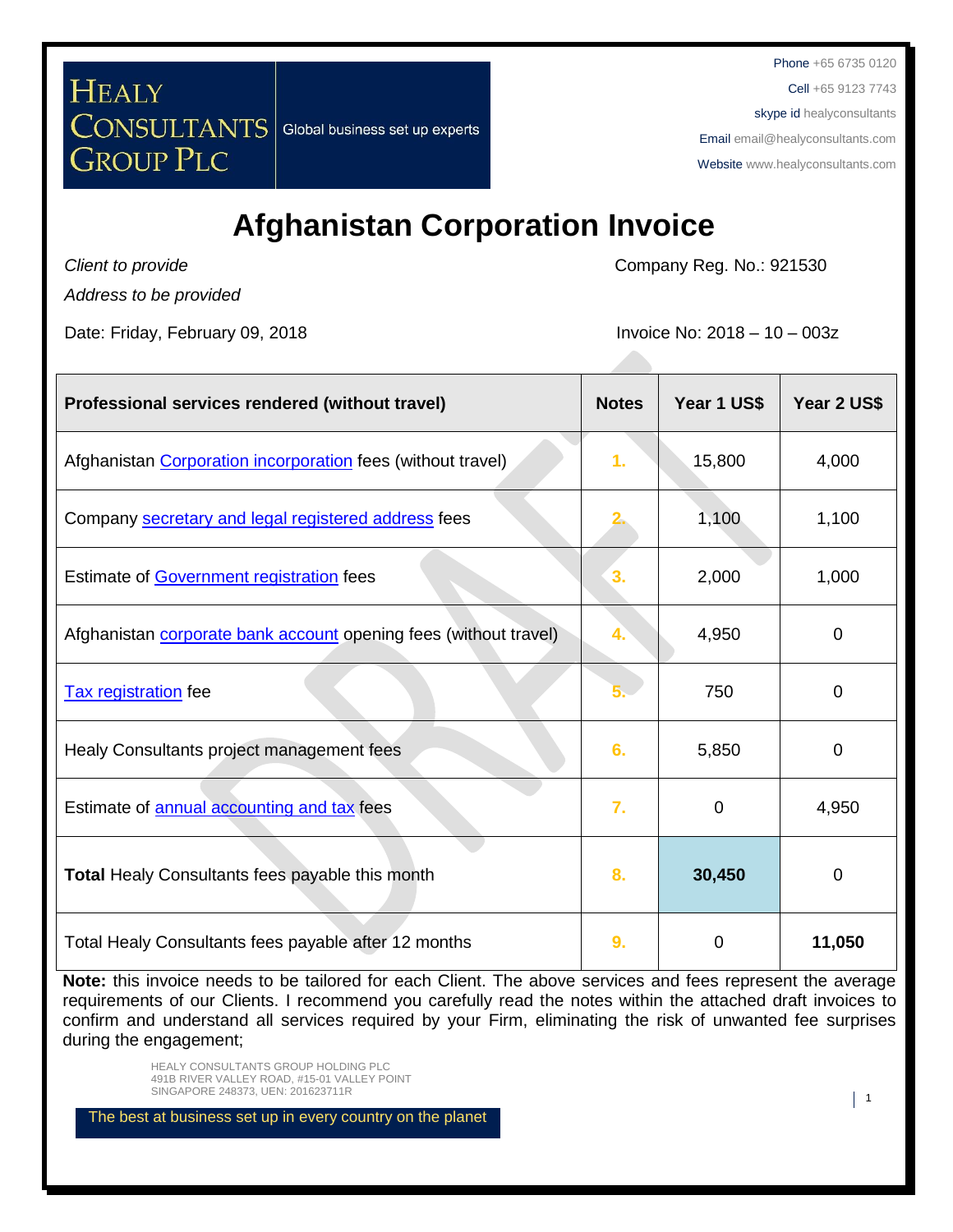Cell +65 9123 7743

#### skype id healyconsultants

Email [email@healyconsultants.com](mailto:EMAIL@HEALYCONSULTANTS.COM)

Websit[e www.healyconsultants.com](http://www.healyconsultants.com/)

# **Afghanistan Corporation Invoice**

#### *Notes to invoice above*

**GROUP PLC** 

CONSULTANTS Global business set up experts

**HEALY** 

**1.** Healy Consultants fees to efficiently and effectively complete Afghanistan corporation registration within [seven weeks \(click link\)](http://www.healyconsultants.com/afghanistan-company-registration/fees-timelines/#timelines) by **i)** reserving the corporation name with [Afghanistan Central](http://www.acbr.gov.af/)  [Business Registry](http://www.acbr.gov.af/) (ACBR); **ii)** settling our accountant and lawyer fees **iii)** preparing a high quality corporation incorporation application for ACBR and **iv)** choosing and securing the optimum regulatory license from the [Afghanistan Investment Support Agency](http://www.aisa.org.af/en) (AISA);

All [engagement fees](http://www.healyconsultants.com/company-registration-fees/) (click link) are agreed and paid up front and agree to the fees published on our country web pages. Consequently, there are no hidden fees, surprises or ambushes throughout the engagement. All engagement deadlines are agreed up front in the form of a [detailed project](http://www.healyconsultants.com/index-important-links/example-project-plan/)  [plan,](http://www.healyconsultants.com/index-important-links/example-project-plan/) mapping out [deliverables](http://www.healyconsultants.com/deliverables-to-our-clients/) by week throughout the engagement term;



Every week during the engagement, Healy Consultants will email our Client a detailed status [update.](http://www.healyconsultants.com/index-important-links/weekly-engagement-status-email/) Our Client is immediately informed of engagement problems together with solutions. Your dedicated engagement manager is reachable by phone, Skype, live chat and email and will communicate in your preferred language;

**2.** In accordance with the [Corporations and Limited Liability Companies Law,](http://www.acbr.gov.af/laws.html) each Afghanistan corporation must appoint a company secretary, who may be a natural person or a body corporate, but the company secretary must be resident in the country. Healy Consultants will be the legal Afghanistan Company Secretary and our annual responsibilities include **i)** preparing and filing the legal annual return; **ii)** securely maintaining corporation records; **iii)** liaising with the government on our Client's behalf; **iv)** legal filing of changes of corporation structure; and **v)** reminding our Client of statutory deadlines;

In accordance with [Corporations and Limited Liability Companies Law,](http://www.acbr.gov.af/laws.html) each Afghanistan corporation shall as from the date of its incorporation have a legal registered office in the country, to which all official Government communications and notices may be addressed. To comply with this statutory requirement, Healy Consultants Afghanistan business office will be the registered office address for your corporation. Thereafter, this address will be used to receive government correspondence including **i)** tax letters **ii)** notice of the legal annual return; and **iii)** all government communications. Most of our Clients wish to place [Healy Consultants' office address](http://www.healyconsultants.com/corporate-outsourcing-services/company-secretary-and-legal-registered-office/) on invoices, contracts, websites and business cards;

HEALY CONSULTANTS GROUP HOLDING PLC 491B RIVER VALLEY ROAD, #15-01 VALLEY POINT SINGAPORE 248373, UEN: 201623711R 2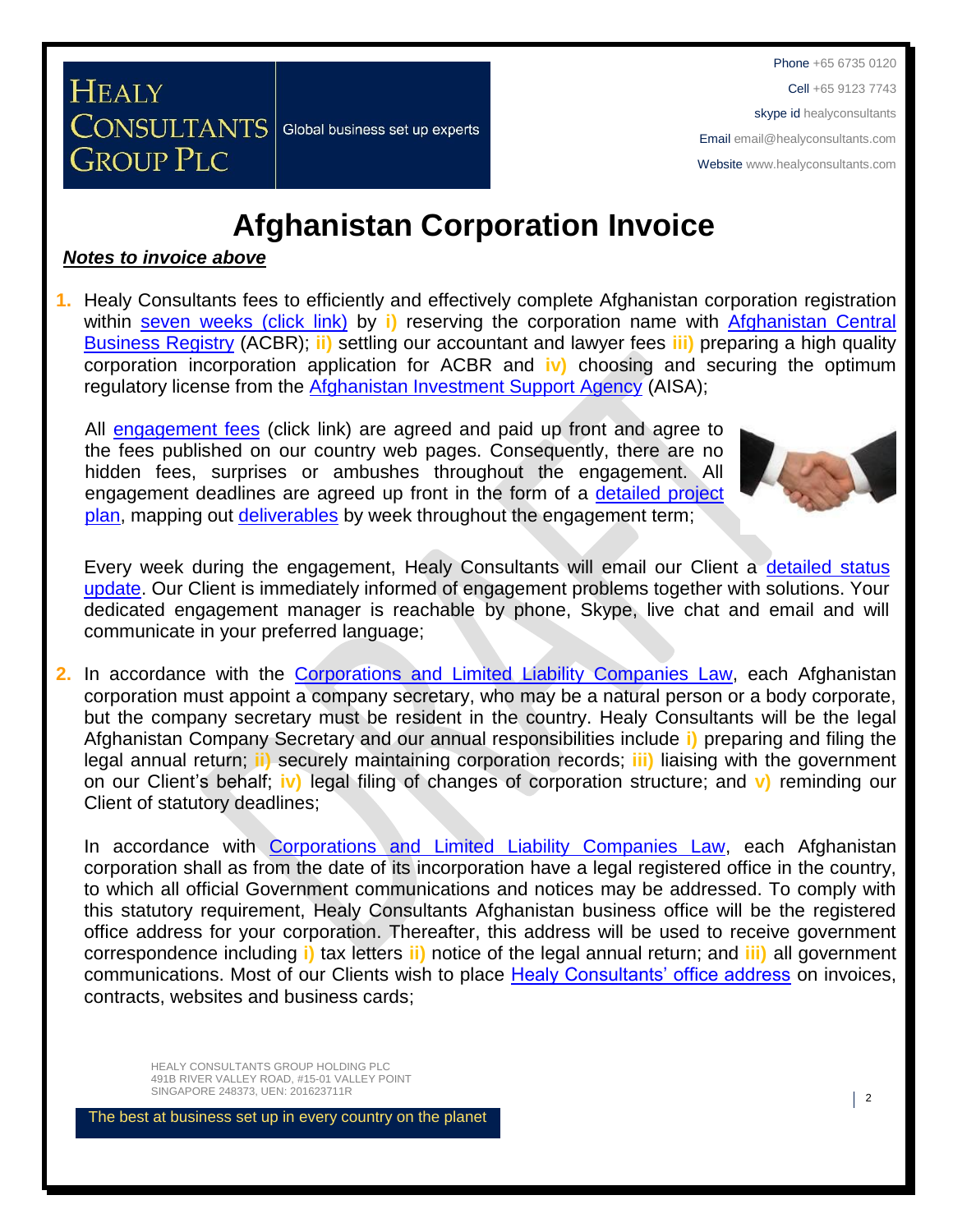Cell +65 9123 7743

skype id healyconsultants

Email [email@healyconsultants.com](mailto:EMAIL@HEALYCONSULTANTS.COM)

Websit[e www.healyconsultants.com](http://www.healyconsultants.com/)

# **Afghanistan Corporation Invoice**

- **3.** This fee is an estimate of Government costs to complete your Firm's engagement. All Government fee payments will be supported by original receipts and invoices. Examples of Government costs include **i)** reserving the [corporation](http://www.acbr.gov.af/application.html) name with the ACBR **ii)** obtaining a [license](http://www.aisa.org.af/en/page/services/company-startup-procedure) from the AISA and **iii)** filing the corporation incorporation forms. Following engagement completion, Healy Consultants will refund our Client any excess of funds received over actual Government costs paid;
- 4. Healy Consultants will be pleased to open an Afghanistan [corporate bank account](http://www.healyconsultants.com/afghanistan-company-registration/formation-support-services/#banking) without travel. It is a time consuming task, Healy Consultants will shelter our Client from the administrative challenges. As you can appreciate, it is a difficult task to obtain bank account approval through a newly formed corporation, when shareholders and directors and bank signatories reside overseas. Healy Consultants will prepare a business plan for the bank to optimize the probability of corporate bank account approval. Depending on our Client business and nationality, there is a 20% probability the banks will request a bank signatory to travel for a one hour bank interview. Healy Consultants will try its best to negotiate with the bank for a travel exemption. If our Client must travel to Afghanistan for corporate bank account opening, Healy Consultants will refund our Client US\$950;

If our Client is not comfortable with an Afghanistan corporate bank account, Healy Consultants will be pleased to open [an international corporate bank account](http://www.healyconsultants.com/international-banking/) (click link) outside of Afghanistan. Examples include New York, Germany, Liechtenstein, Austria, Bulgaria, South Africa, Australia, London, South America or Dubai. All banks will be top tier banks in these countries with excellent internet banking services. Example of our global banking partners include HSBC, Standard Chartered Bank, Citibank, Barclays, Standard bank, ANZ bank, VTB bank, UBS, Credit Suisse;

The banks enjoys ultimate power of approval of corporate bank account applications. Consequently, guaranteed success is outside of Healy Consultants' control. What is inside our control is the preparation and submission of a high quality bank application that maximizes the likelihood of approval. To date, we enjoy a 100% approval record because of our global banking [relationships](http://www.healyconsultants.com/international-banking/corporate-accounts/) and determination.



**HEALY** 

**GROUP PLC** 

**CONSULTANTS** Global business set up experts





HEALY CONSULTANTS GROUP HOLDING PLC 491B RIVER VALLEY ROAD, #15-01 VALLEY POINT SINGAPORE 248373, UEN: 201623711R 3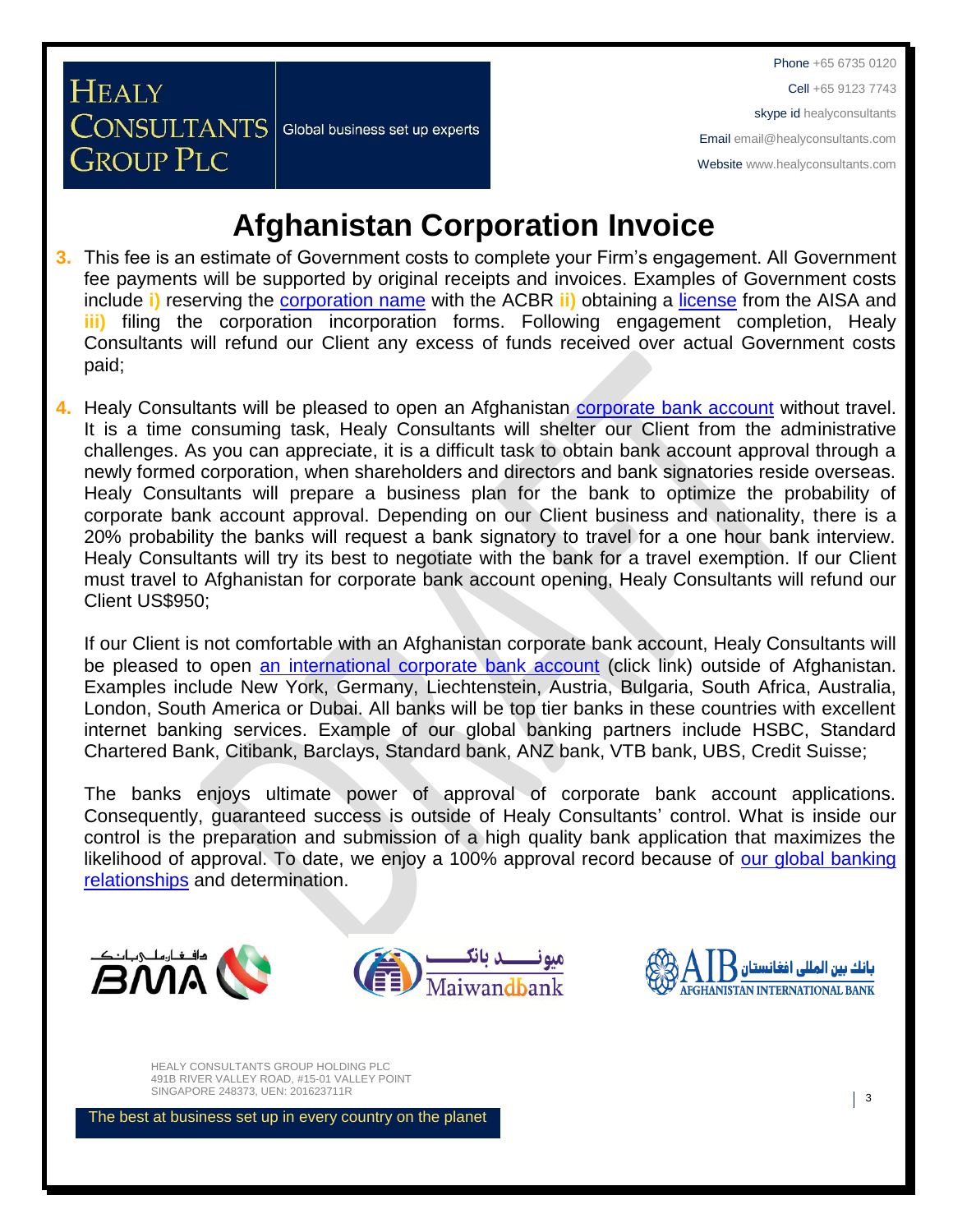Cell +65 9123 7743

skype id healyconsultants

Email [email@healyconsultants.com](mailto:EMAIL@HEALYCONSULTANTS.COM)

Websit[e www.healyconsultants.com](http://www.healyconsultants.com/)

# **Afghanistan Corporation Invoice**

Global banks continue to tighten corporate bank account opening procedures, their internal compliance departments completing more thorough due diligence of Clients. Consequently, our Clients should expect the bank account approval period to take up to 4 weeks. Furthermore, global banks now require evidence of proof of business in the country where the corporate bank account will be, including sales contracts or lease agreement;

- **5.** In accordance with the [Afghanistan Revenue Department guidelines,](http://www.trade.gov/static/AF_Tax_Guide18.pdf) all companies must secure a tax identification number (TIN);
- **6.** This cost includes Healy Consultants fees to thoroughly research and plan Afghanistan business set up including [timely project manage](http://www.healyconsultants.com/project-manage-engagements/) (click link) our Clients' engagement including **i)** payment of retainer fees to multiple lawyers, accountants and other consulting firms; **ii)** preparing a detailed project plan with time lines; **iii)** time taken to determine the optimum corporate structure, including preparation of a detailed comparison table of entities; **iv)** ascertain the specific accounting, tax, legal and compliance considerations; **v)** finding solutions to [challenges that occur](http://www.healyconsultants.com/engagement-project-management/) throughout the engagement; **iv)** weekly [detailed email engagement status updates](http://www.healyconsultants.com/index-important-links/weekly-engagement-status-email/) to our Client and **vi)** complete a detailed 23 page engagement strategy document from all of the above;

This cost also includes Healy Consultants fees to efficiently and effectively project manage and timely complete the our Client's Afghanistan engagement including **i)** collating and supervising the legalization and attestation of all documents; **iii)** weekly detailed engagement status updates to our Client; **iv)** weekly Friday conference call and **v)** find solutions to unexpected challenges that present themselves throughout the engagement;

Healy Consultants project management fees also include the time taken to devise the strategies as to how to **i)** minimise the engagement period **ii)** complete the engagement without our Client travelling **iii)** how to secure the business license from AISA **iv)** minimise tax and **vi)** secure a virtual office address with minimum cost;

The Afghanistan CORPORATION registration is a long and complicated process for foreign investors. Healy Consultants will liaise with multiple independent lawyers and accounting firms to ensure that **i)** your Firm complies with local commercial regulations; **ii)** your Firm's interests are well protected and **iii)** your Firm enjoys all possible tax benefits;

HEALY CONSULTANTS GROUP HOLDING PLC 491B RIVER VALLEY ROAD, #15-01 VALLEY POINT SINGAPORE 248373, UEN: 201623711R 4

**HEALY** 

**GROUP PLC** 

CONSULTANTS Global business set up experts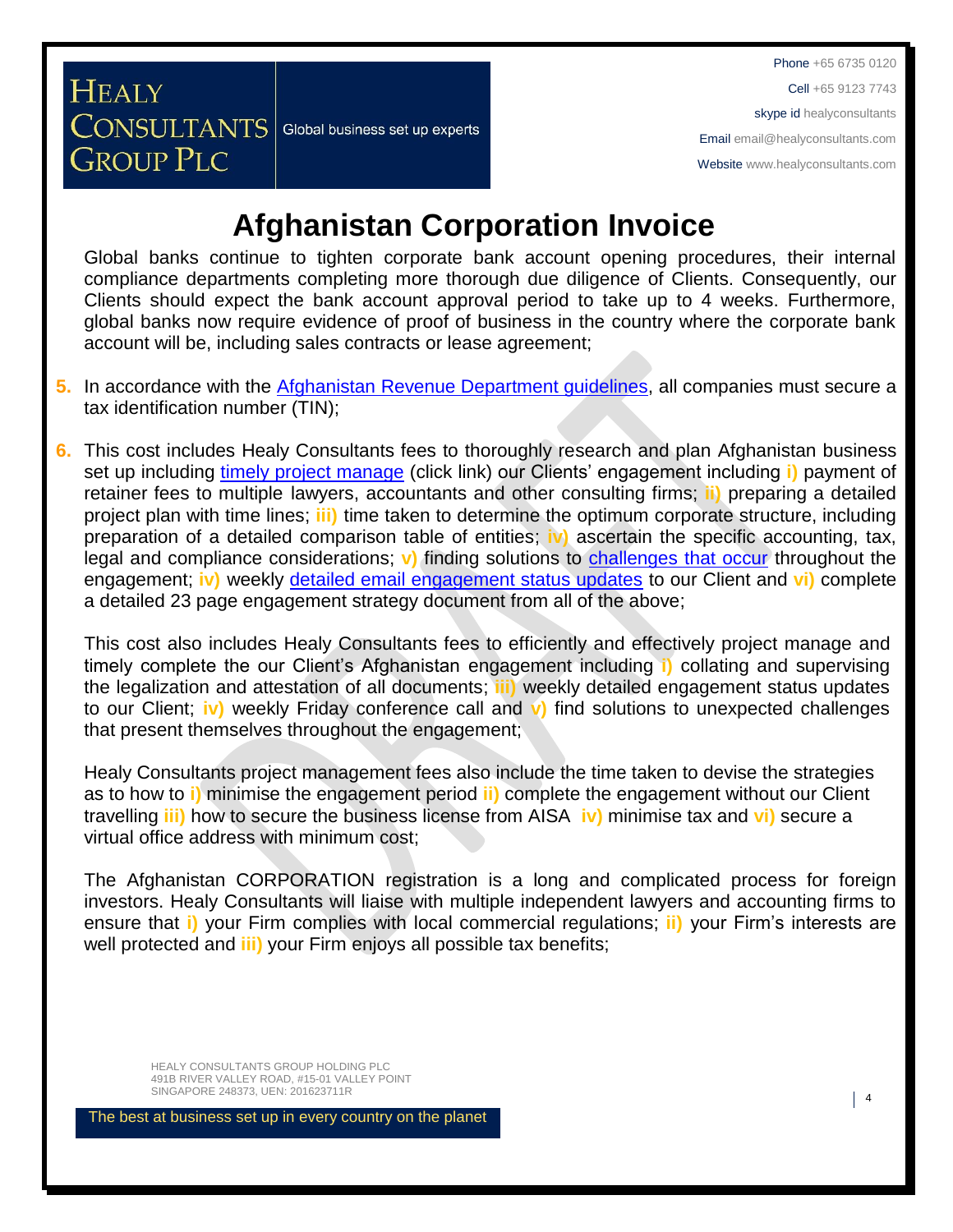Phone +65 6735 0120 Cell +65 9123 7743 skype id healyconsultants Email [email@healyconsultants.com](mailto:EMAIL@HEALYCONSULTANTS.COM)

Websit[e www.healyconsultants.com](http://www.healyconsultants.com/)

## **Afghanistan Corporation Invoice**

**7.** For an active trading [corporation,](http://www.acbr.gov.af/application.html) these [accounting and tax](http://www.healyconsultants.com/afghanistan-company-registration/accounting-legal/) fees are an estimate of Healy Consultants fees to efficiently and effectively discharge your annual corporation accounting and tax obligations. Following receipt of a set of draft accounting numbers from your corporation, Healy Consultants will more accurately advise accounting and tax fees. For a dormant entity, Healy Consultants fees are only US\$950;

CONSULTANTS Global business set up experts

**HEALY** 

**GROUP PLC** 



- **8.** All fees quoted in this invoice correspond to fees quoted [on Healy Consultants' website.](http://www.healyconsultants.com/company-registration-fees/) Please review this invoice carefully to identify errors. During the rush of the business day, it is possible that Healy Consultants inadvertently made fee calculation errors, typing errors or omitted services or omitted historic fee payments from Clients. In the unfortunate event you identify invoice errors, please revert to me directly re the same. I apologize in advance if I or my staff made invoice errors;
- **9.** Assuming our Clients re-engage Healy Consultants in year 2, this fee is an estimate of the fees payable next year, 12 months after the date of corporation registration;
- **10.**The fees quoted in this invoice are a prediction of the fees required to efficiently and effectively complete this engagement in a timely manner. If during the engagement Healy Consultants realizes that the project is more complex than anticipated, requiring a large additional investment of time, my Firm will revert to request additional fees. If Healy Consultants completes the engagement faster and more easily than expected, Healy Consultants is happy to refund some fees to our Client;
- **11.**Engage Healy Consultants to [project manage](http://www.healyconsultants.com/project-manage-engagements/) business set up in every country on the planet. We are the best in the [world](http://www.healyconsultants.com/best-in-the-world/) at what we do, timely completing the  $A$  to  $Z$  of every country engagement;
- 12. In accordance with the [Corporations and Limited Liability Companies Law,](http://www.acbr.gov.af/laws.html) there is no minimum share capital required for an Afghanistan CORPORATION. However, in order to secure the AISA, every corporation will need to deposit a certain share capital amount which will vary in accordance with the scale of operations;
- **13.**Some of our Clients engage Healy Consultants to [recruit \(click link\)](http://www.healyconsultants.com/corporate-outsourcing-services/how-we-help-our-clients-recruit-quality-employees/) local employees. We have a lot of experience in this area and we are quite skilled at securing quality candidates for our Clients;

HEALY CONSULTANTS GROUP HOLDING PLC 491B RIVER VALLEY ROAD, #15-01 VALLEY POINT SINGAPORE 248373, UEN: 201623711R 5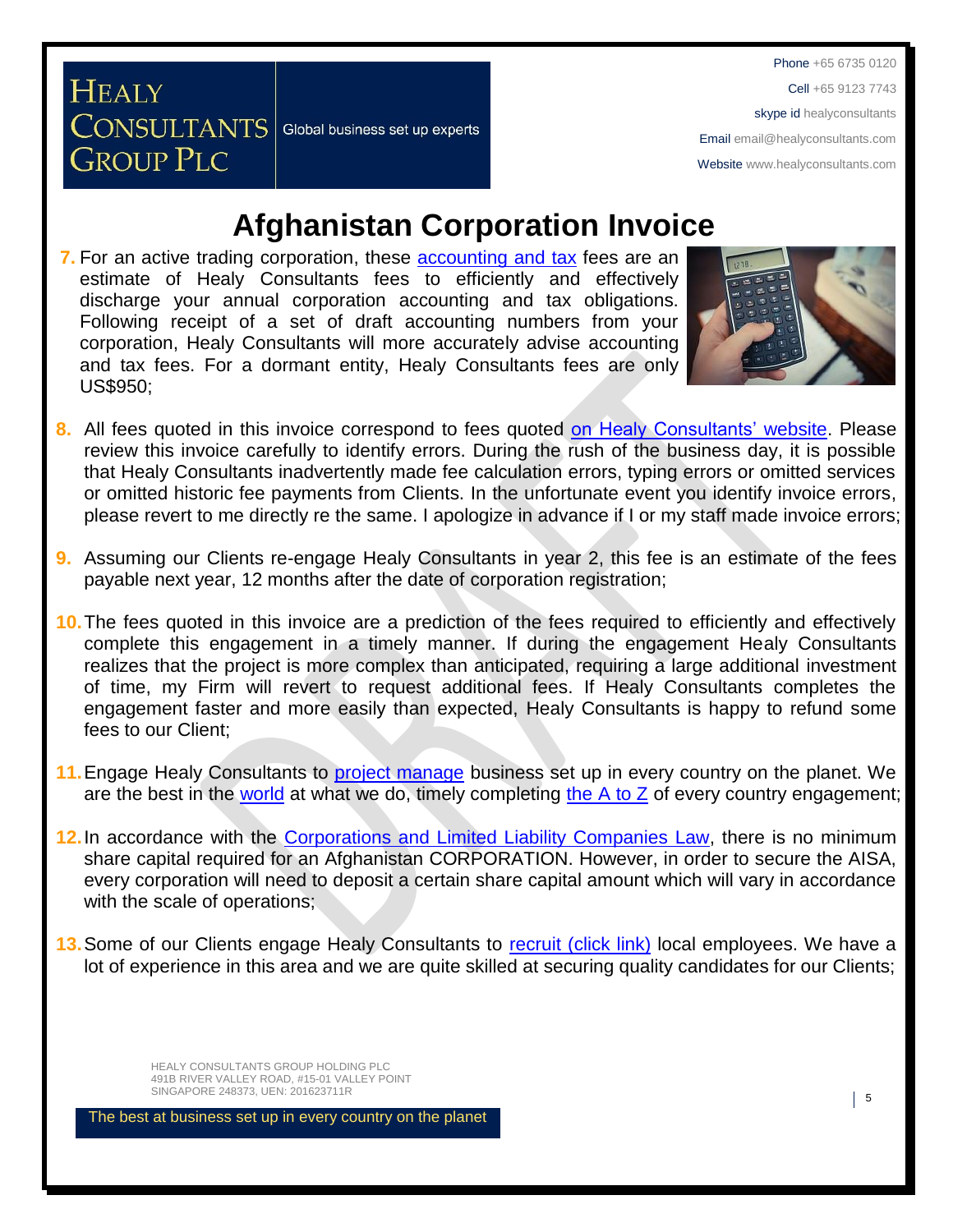Phone +65 6735 0120 Cell +65 9123 7743 skype id healyconsultants Email [email@healyconsultants.com](mailto:EMAIL@HEALYCONSULTANTS.COM) Websit[e www.healyconsultants.com](http://www.healyconsultants.com/)

## **Afghanistan Corporation Invoice**

**14.** If our Client and Healy Consultants properly plan this engagement, our Clients' will *not* have to travel during this engagement. Healy Consultants will efficiently and effectively and aggressively complete corporation registration and corporate bank account opening in a timely manner without our Client presence. Instead, our Client will need to **i)** sign and get documents legalized in the embassy in their country of origin and **ii)** courier the originals to Healy Consultants office;

**CONSULTANTS** Global business set up experts

**HEALY** 

**GROUP PLC** 



- 15. If our Client requires non-resident nominee shareholder and director services [\(click link\),](http://www.healyconsultants.com/corporate-outsourcing-services/nominee-shareholders-directors/) Healy Consultants will be pleased to assist. Our fee for professional, passive nominee corporate shareholder amounts to US\$2,100 per annum. Our fee to be both nominee director and shareholder amounts to US\$6,600 per annum. Being the sole shareholders and sole director of a Client's corporation exposes Healy Consultants to reputation, litigation and financial risk;
- **16.**Depending on our Client's business and nationality, the Government may require a special regulatory license to carry on your business in the country. Healy Consultants will assist our Client secure license approval; there may be additional engagement fees. However, the Government enjoys ultimate power of approval of corporation registrations and business licenses;
- **17.**If required, Healy Consultants will be pleased to assist your firm to secure [employee](http://www.healyconsultants.com/afghanistan-company-registration/formation-support-services/) visa approvals. Our fee is US\$3,950 for the first employee, US\$1,950 for the second employee, US\$950 per employee thereafter. Our employee visa fees includes preparation of a quality visa application and submitting to the correct Government immigration officers. The Government enjoys ultimate power of approval of visa applications. Consequently, guaranteed success is outside of Healy Consultants' control. What is inside our control is the preparation and submission of a high quality immigration visa application that maximizes the likelihood of visa approval;
- **18.**Monthly and quarterly Government tax obligations include **i)** monthly payroll reporting and **ii)** quarterly business receipts tax (BRT). If you need our help, Healy Consultants can complete monthly Government reporting for a monthly fee of US\$960. Healy Consultants monthly support will include **i)** receive in drop box the monthly invoices from our client **ii)** label monthly bank statement transactions **iii)** preparation and submission of VAT returns and **iv)** monitor monthly profit levels to minimize annual tax **v)** submission of monthly employee payroll reporting;

HEALY CONSULTANTS GROUP HOLDING PLC 491B RIVER VALLEY ROAD, #15-01 VALLEY POINT SINGAPORE 248373, UEN: 201623711R 6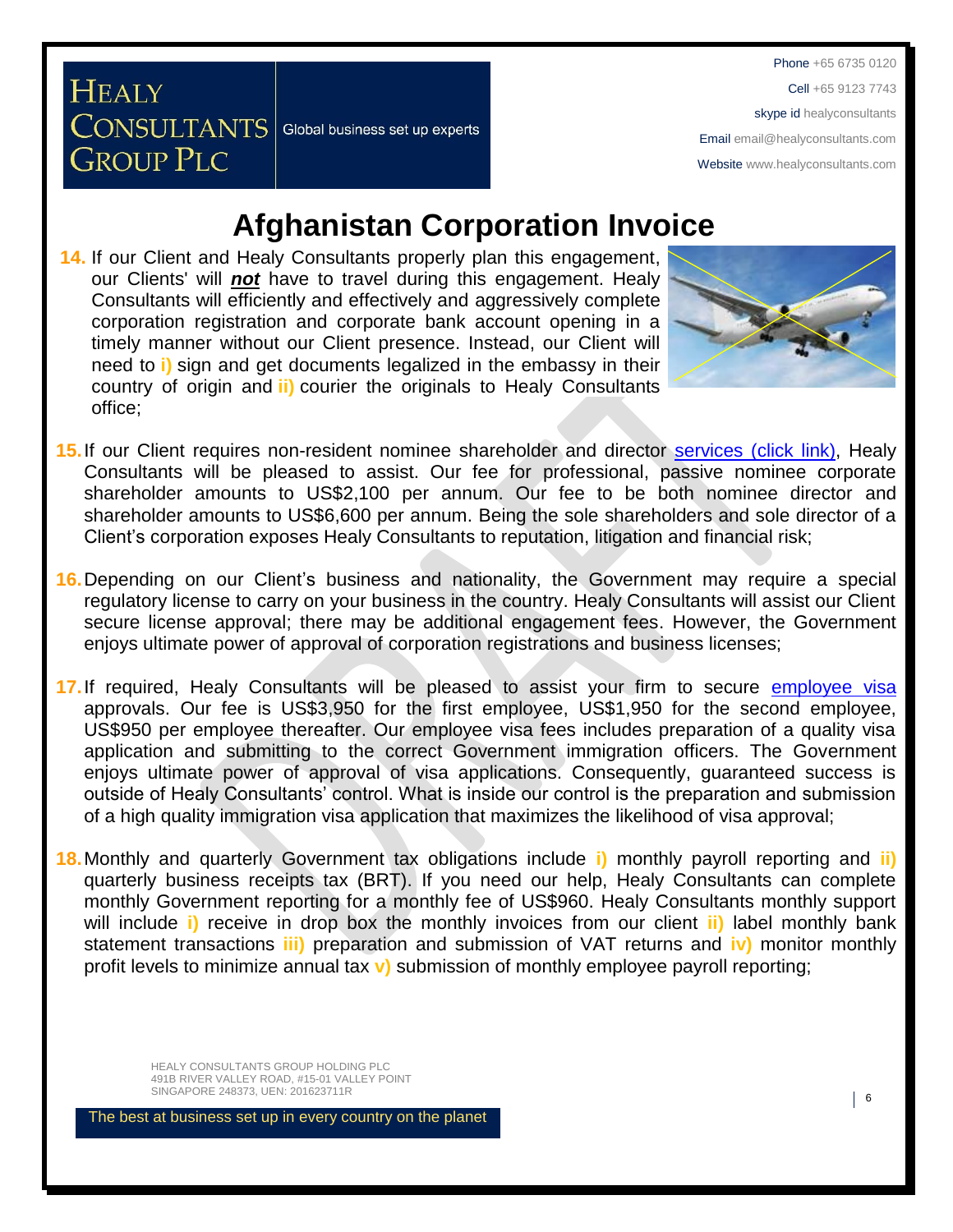Cell +65 9123 7743

#### skype id healyconsultants

Email [email@healyconsultants.com](mailto:EMAIL@HEALYCONSULTANTS.COM)

Websit[e www.healyconsultants.com](http://www.healyconsultants.com/)

# **Afghanistan Corporation Invoice**

- **19.**To assist our Clients to minimize foreign exchange costs, we offer the payment in SG\$, Euro, Pounds or US\$ . Kindly let me know in which currency your Firm prefers to settle our fees and I will send an updated invoice, thank you;
- **20.**During the annual renewal engagement with our Client, our in-house [Legal and Compliance](http://www.healyconsultants.com/about-us/key-personnel/cai-xin-profile/)  [Department \(click link\)](http://www.healyconsultants.com/about-us/key-personnel/cai-xin-profile/) reviews the quality and completeness of our Client file. Consequently, Healy Consultants may revert to our Client to ask for more up to date [due diligence documentation;](http://www.healyconsultants.com/due-diligence/)
- **21.**During the engagement, shareholders and directors documents may need to be translated into the local language before the Government and Bank approves corporation registration and corporate bank account opening respectively. Consequently, our Client should budget for possible additional translation and embassy attestation fees. Either our Client or Healy Consultants can complete this administrative task;

As always, Healy Consultants will negotiate with all third parties to eliminate or reduce additional engagement costs. For transparency purposes, all third party fee payments will be supported by original receipts and invoices. Examples of possible third party payments include **i)** embassy fees **ii)** notary public costs **iii)** official translator fees;

- **22.**As stipulated on our **[business website](http://www.healyconsultants.com/)** and in section 3 of our engagement letter, Healy Consultants will only commence the engagement following **i)** settlement of our fees and **ii)** completion and signing of our legal engagement letter;
- **23.**It is important our Clients are aware of their personal and corporate tax obligations in their country of residence and domicile; and they will fulfill those obligations annually. Let us know if you need Healy Consultants help to clarify your local and international annual tax reporting obligations;
- **24.** Some of our Clients require an *immediate country solution*. With this strategy, within a day Healy Consultants can supply our Client **i)** an existing dormant entity number and **ii)** an already approved corporate bank account number and **iii)** a business address. Turnkey solutions are attractive to those entrepreneurs who wish to immediately close a country deal, sign a contract or invoice a customer;
- **25.**Some of our Clients request Healy Consultants to provide temporary shared [office space](http://www.healyconsultants.com/virtual-office/) for 6 months until their preferred business premises is found. If your Firm requires this service, our onetime fee is US\$950. Monthly rental thereafter is paid directly to the landlord, independently of Healy Consultants;

HEALY CONSULTANTS GROUP HOLDING PLC 491B RIVER VALLEY ROAD, #15-01 VALLEY POINT SINGAPORE 248373, UEN: 201623711R 7

**HEALY** 

**GROUP PLC** 

CONSULTANTS Global business set up experts